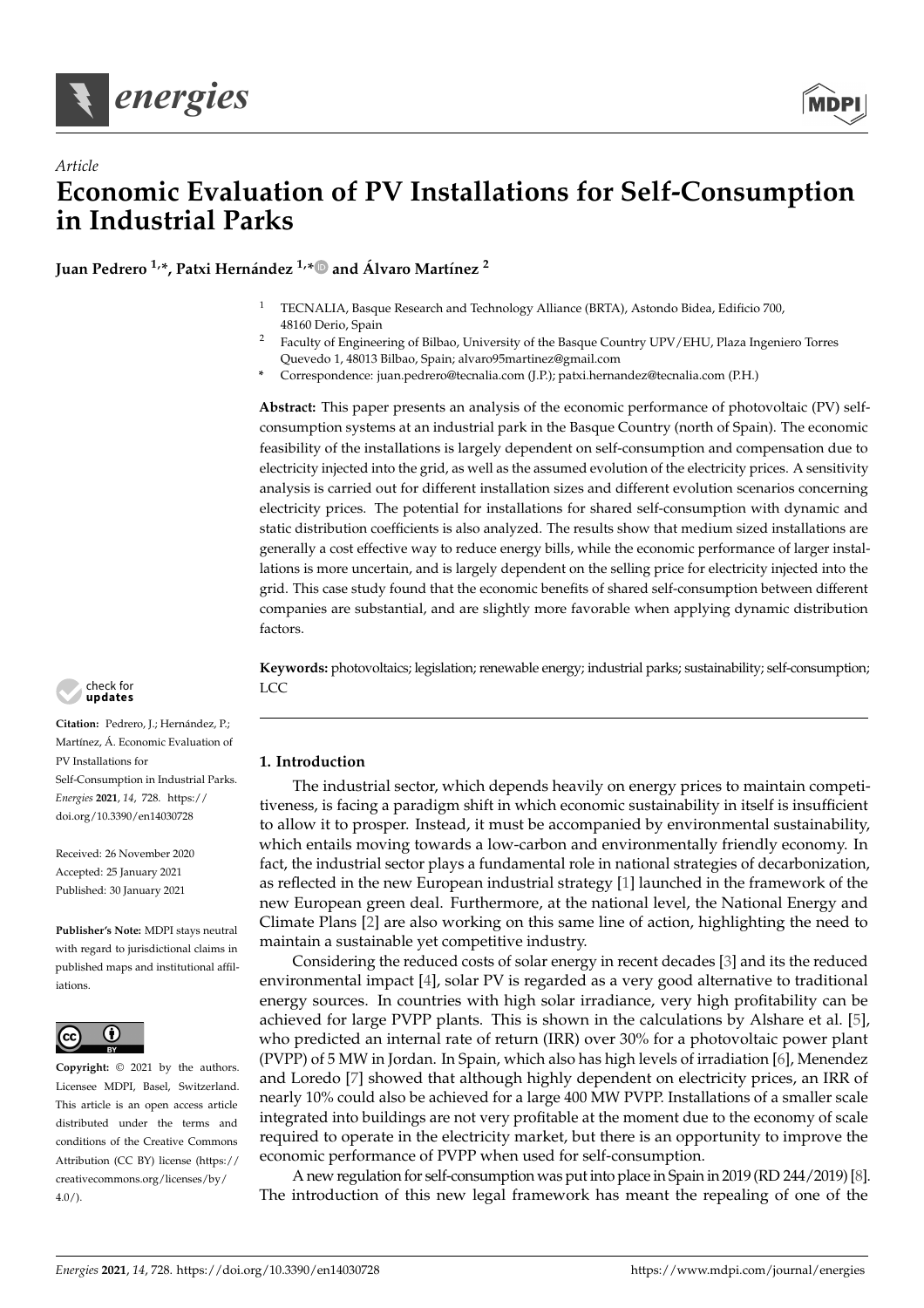most restrictive regulations in the world [9,10]. It has introduced a favorable context for renewable energies of distributed generation and self-consumption, allowing business models and generation schemes to emerge that enable their economic feasibility [11]. Consequently, self-consumption has become an increasingly attractive alternative that goes along with the growing evolution of PV technology [12]. The aforementioned legislation is expected to provide strong support for the development of self-consumption systems [13]. The most important modifications introduced by this new legislation include the revocation of the "sun tax", the elimination of installed power limits, and the consideration of shared self-consumption.

Moreover, it defines several modalities for self-consumption:

- 1. No surpluses: This refers to installations where all the energy produced is employed to meet electricity demands. It requires an antidumping system in case surpluses occur.
- 2. With surpluses: Surplus energy will be fed into the grid. This mode is further divided into two subcategories:
	- WITH compensation: When surplus energy from the PV system is available, it can be injected into the grid to be valued at the average price of the hourly electricity market and subtracted from the cost of the energy purchased from the grid during the same invoicing period (1 month). In no case can the result be negative. The installed PV power capacity cannot be greater than 100 kW.
	- NO compensation: In this case, the surplus will be sold on the electricity market. Additionally, the owner of the installation must register as an energy producer and will be subject to the corresponding taxes. All self-consumption with surpluses that do not comply with the requirements of the previous modality, or that voluntarily choose not to take advantage of it, will belong to this modality.

In addition to the self-consumption modalities mentioned above, RD 244/2019 also introduces a new "fixed distribution coefficient" in the case of shared self-consumption with surpluses. This ratio pre-establishes the property of the energy produced by the solar panels by assigning to each consumer a fixed percentage of the production, instead of using dynamic distribution coefficients, considering the instantaneous consumption of each building to ensure the highest self-consumption rate at any moment.

In the industrial sector, which generally includes large roof areas in industrial buildings, the potential for self-consumption of electricity generated from PVPP is very high, and generally can bring considerable economic benefits compared to PVPP built for exporting electricity to the grid. How this new legal framework will affect the deployment of new PV systems for distributed generation, and to what extent industrial actors will benefit from this measure to improve their competitiveness are questions yet to be answered. While the new regulation offers new opportunities for improving the profitability of PVPP for self-consumption and shared self-consumption between different companies, the introduction of the fixed distribution coefficient limits possible synergies among consumers and the maximum profitability that can be obtained from a PV plant.

This study will focus on analyzing the influence of the distribution coefficient for shared self-consumption of electricity generated by PVPP in the industrial sector. The economic analysis differs from that of conventional PVPP [14–17], as a good dimensioning of the system relating to the hourly energy use of the different industrial consumers is key to obtaining the maximum performance of the power plant, both economically and environmentally. A sensitivity analysis will also be presented to evaluate the results, taking into account the fact that uncertainty surrounding future electricity prices has a major influence on the profitability of PV plants.

#### **2. Materials & Methods**

The purpose of the study is to evaluate the impact of current legislation on the economic and environmental performance of a Photovoltaic Power Plant (PVPP) in an industrial facility for self-consumption with surpluses. The influence of certain variables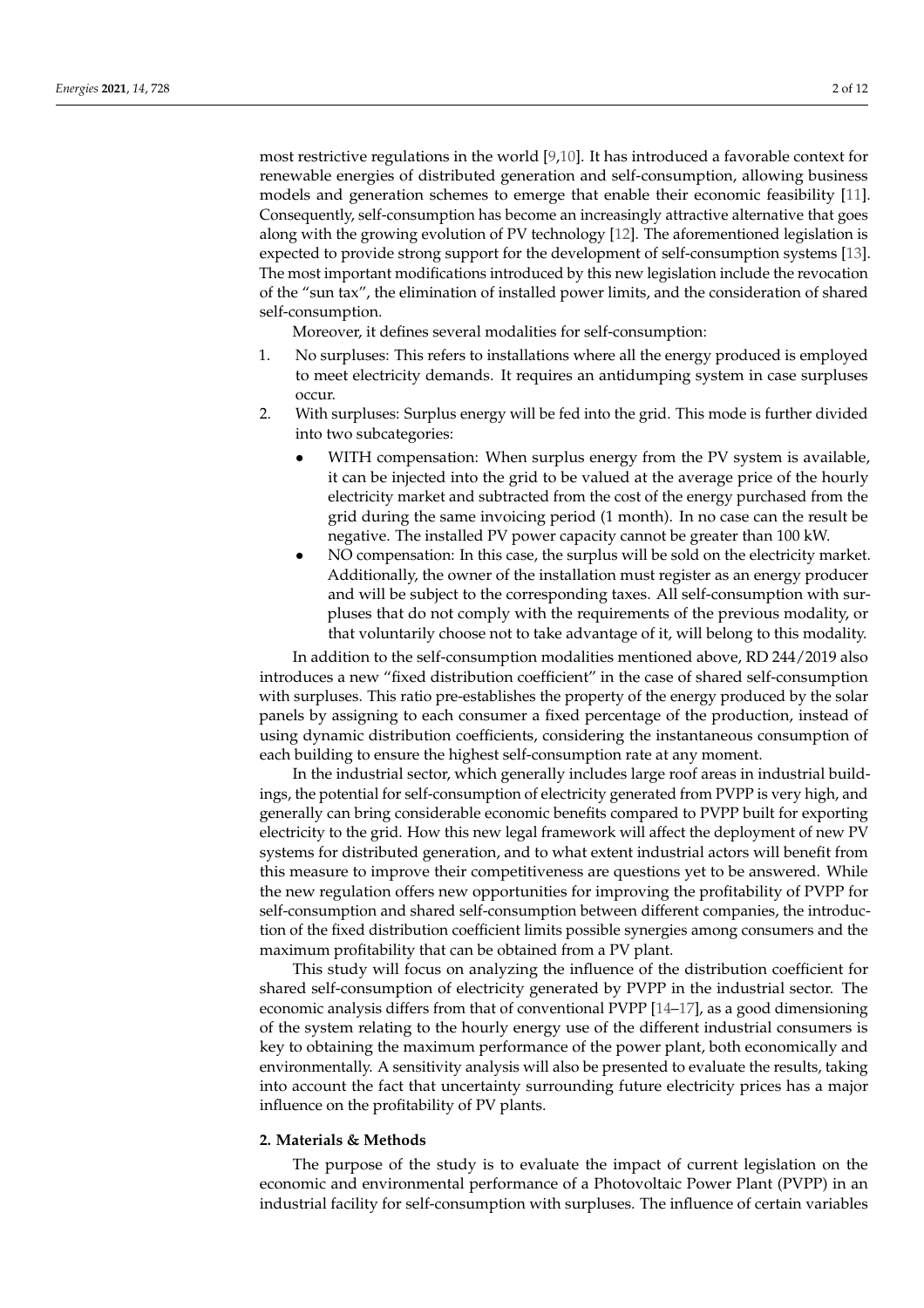over the final profitability of a range of possible scenarios will be presented, along with a recommendation for legal frameworks which are more favorable for the deployment of distributed energy systems. A wide range of possible installations will be calculated for each scenario in order to identify the best possible solution.

The industrial complex studied was the Okamika Industrial Park. It is located in the Basque Country (north of Spain, radiation in the horizontal plan od 1235 kWh/m<sup>2</sup>·year) and is comprised of about 30 companies distributed in six pavilions [18]. The economic activities in the industrial park are predominantly associated with the cardboard packaging and rubber manufacturing sectors. For the purpose of the study, the electricity consumption values for companies in three pavilions of the park have been accessed. These companies are distributed in three halls: P1B, P2 and P3 (see Figure 1).



**Figure 1.** Geographical location of industrial halls under study and denomination correspondence.

#### *2.1. Energy Performance Characterization*

and orientation of the industrial premises, with a slope of 15 $^{\circ}$  and an azimuth of  $-40^{\circ}$ , it For this study, hourly PV production calculations were made in compliance with the norm for energy performance of the buildings. The method used for the calculation of system requirements and system efficiencies is located in Parts 4–3: heat generation systems, thermal solar, and photovoltaic systems. Module M3-8-3. M8-8-8-3, M11-8-3" [19]. Irradiance data was accessed from the *PVGis* database [20]; considering the inclination corresponds to installations directly mounted on the roofs of the pavilions.

$$
E_{PV} = \sum_{h=1}^{8760} \frac{P}{k} \cdot I_{plane} \, h \eta_G
$$

 $E =$  energy produced by the PV panels [kWh]

 $P =$  installed power [kW]

 $k =$  power density factor  $[kW/m^2]$ 

I = hourly solar irradiance on the plane (slope =  $15^{\circ}$ ; azimuth =  $-40^{\circ}$ ) [kW/m2]

 $\eta_G$  = global efficiency of the system (this includes: miscellaneous losses (13%), mean annual temperature losses (8%), and inverter efficiency (95%), and results in 76% efficiency, which equals [19] reference value). Real electricity consumption data were extracted from smart meters and energy bills on an hourly basis for the year 2019. The consumption patterns of the industrial park reached their maximum between 10 h and 12 h (see Figure 2a), showing a second relative maximum at around 17 h. There is a clear decrease in electricity consumption in the summer months (July–August); see Figure 2b.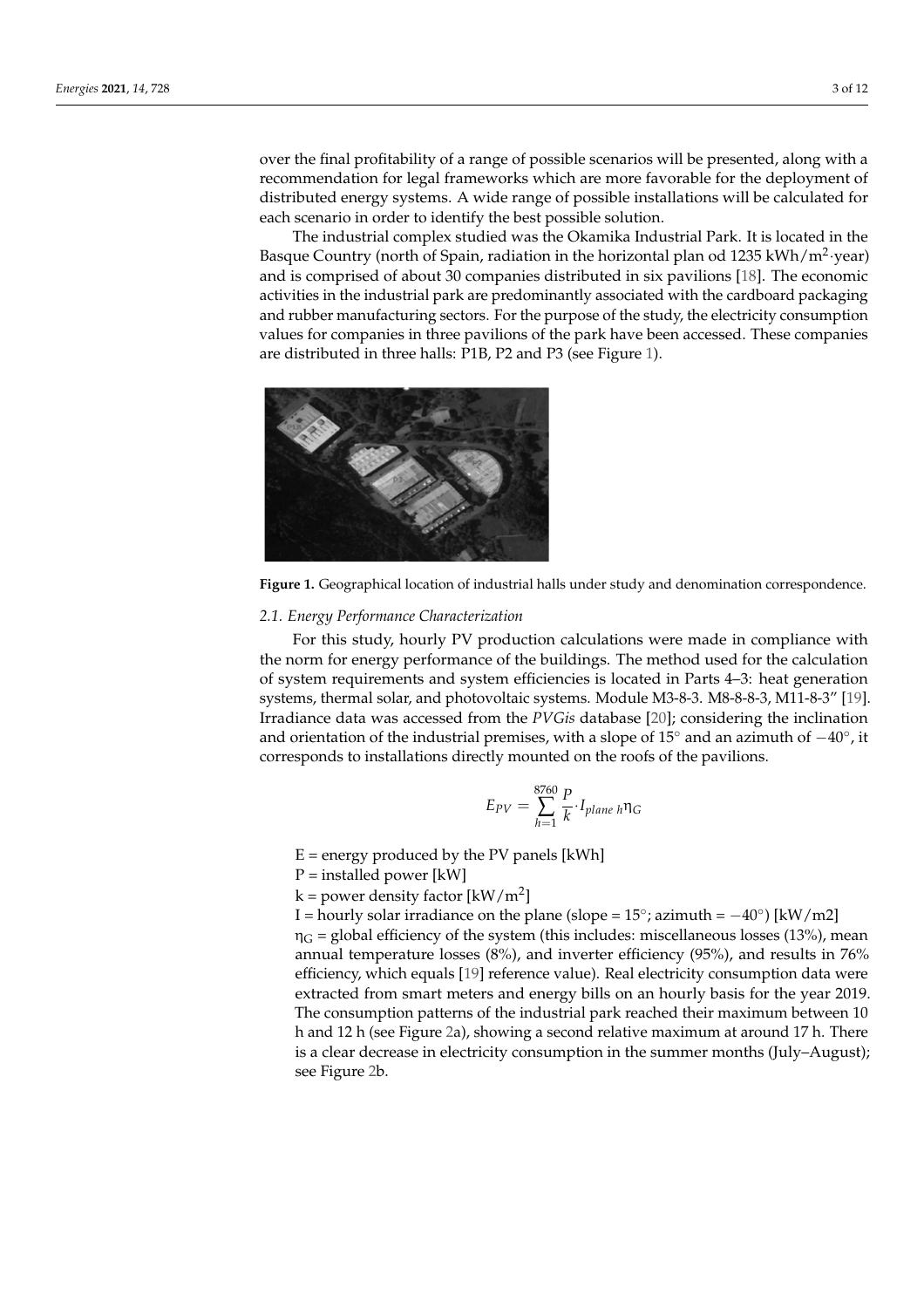

**Figure 2.** Energy characterization of industrial halls under study. (**a**) Hourly average energy. (**b**) Monthly average energy consumption.

The electricity consumption curve shows valleys in the periods with the highest potential for PV production, as the central hours of the day and the summer months show periods of lower industrial productivity. This pattern in the consumption curves will have a great influence on the optimal dimensioning of the PV installation. For example, if the objective is to optimize the installation to avoid the injection of energy into the network, the resulting installation would be enormously limited in terms of installed power capacity, as the days of greatest production are coupled with those of least consumption.

For the study of the installation, a commercial monocrystalline panel [21] was taken as a reference and its catalogue data was extracted. The same procedure was then followed for the inverter. Table 1 shows, in detail, the efficiency parameters used for the energy performance of the PV installations.

**Table 1.** PV system technical parameters used for calculations.

| Parameter              | Value                                |
|------------------------|--------------------------------------|
| PV module efficiency   | 19.4 $(\%)$ [21]                     |
| Miscellaneous losses   | $13\frac{6}{6}$ [22]                 |
| Inverter efficiency    | $95\binom{9}{0}$ [23]                |
| Power density factor-k | $0.165$ [kW/m <sup>2</sup> ] [19,21] |

*2.2. Energy Balance Characterization*

Once energy production and consumption data were available, the relevant parameters for the energy balances were calculated for every hour of the year.

For  $h = 1$  to 8760:

$$
if E_{PV} \ge E_c \rightarrow E_{SC} = E_c; E_{surplus} = E_{PV} - E_c; E_{grid} = 0
$$
  

$$
if E_{PV} < E_c \rightarrow E_{SC} = E_{PV}; E_{surplus} = 0; E_{grid} = E_c - E_{PV}
$$

where:

 $E_c$  = electricity consumption [kWh]  $E_{PV}$  = electricity produced by the PV system [kWh]  $E_{SC}$  = electricity self-consumed in the corresponding time period [kWh]  $E_{surplus}$  = electricity surplus injected into the grid [kWh]  $E_{grid}$  = electricity consumed from the grid [kWh]

## *2.3. Economic Performance Characterization*

The economic performance was calculated according to EN 15459-1 Energy Efficiency in Buildings: Procedures for the Economic Evaluation of the Energy Systems of Buildings [24], resulting in the following equation. The evolution of the operational and maintenance cost is reflected in the discount rate. The pricing of the inverter that will be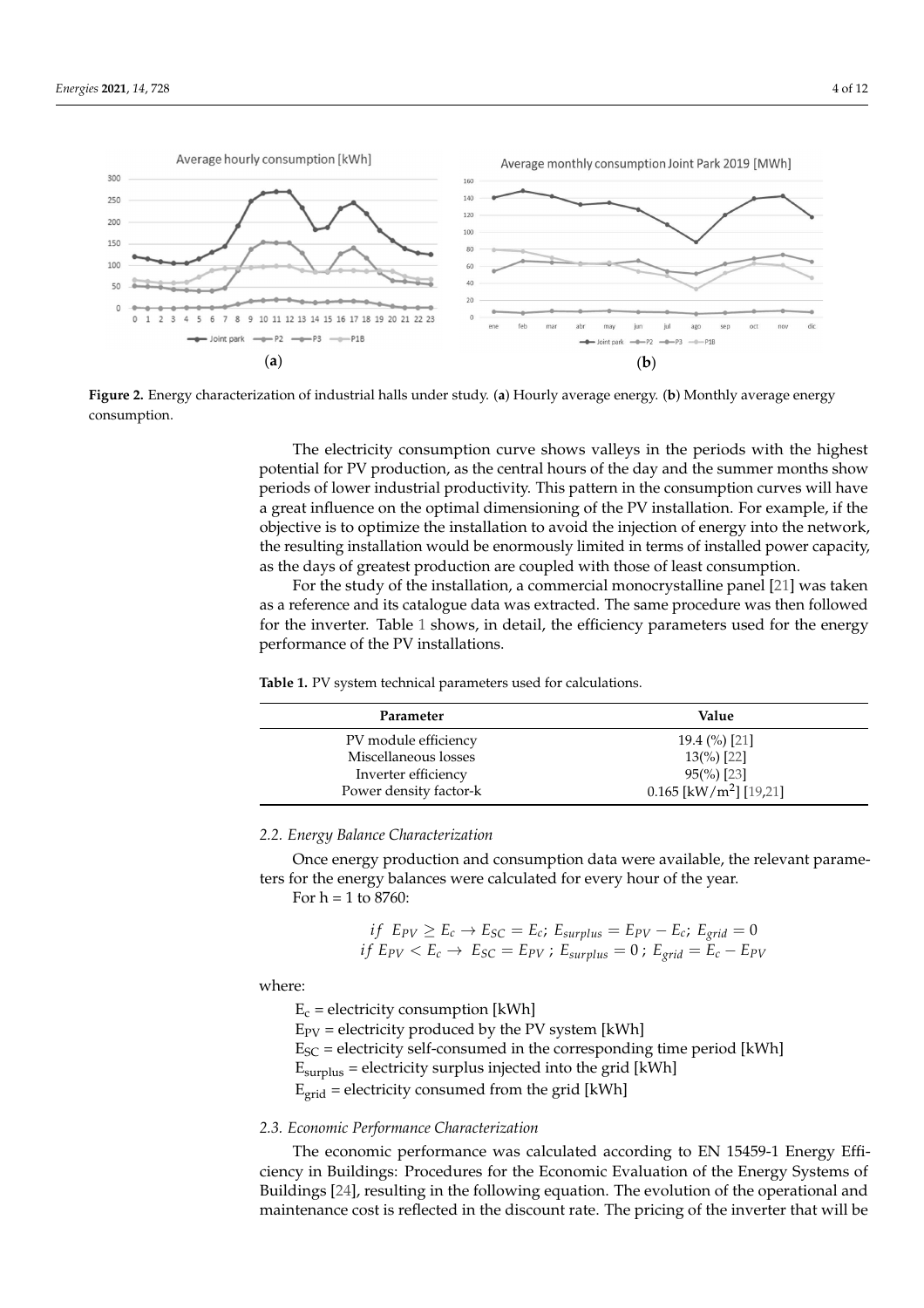renewed in year 15 is assumed to be constant, given its relatively flat behavior in the recent years [25], low contribution to the total cost of the system [26], and uncertainty regarding its future evolution: on the one hand, technological development and economy of scale<br>might cause the price to drop; on the other more demanding grid protection mechanisms might cause the price to drop; on the other, more demanding grid protection mechanisms may result in an increase in inverter hardware prices [27].

$$
NPV = -C_0 + \sum_{i=1}^{I} \frac{\sum_{t=1}^{T} \left[ \left( E_{SC\ t} * C_{EP\ t} (1 + EPVR)^i \right) \right] + \left( E_{Surp} * C_{MP} (1 + EPVR)^i \right) - C_{O\&M} - C_{R\ i}}{\left( 1 + discount\ rate \right)^i}
$$

where:

 $C_0$  = initial investment costs

 $E_{SC t}$  = electricity self-consumed in the corresponding time period (T) [kWh]  $C_{EP t}$  = electricity price for industrial customers in the corresponding period (T)  $[\mathsf{E}/kWh]$ EPVR = Energy Price Variation Rate [%]  $E<sub>surp</sub>$  = energy surpluses [kWh]  $C_{MP}$  = electricity market price [ $\epsilon$ /kWh]  $C<sub>O&M</sub>$  = operation and maintenance costs [ $\epsilon$ ]

 $C_{R,I}$  = equipment renewal costs [ $\epsilon$ ]

 $T =$  time period of the electricity tariff (see Figure 3)



**Figure 3.** Hourly electricity rates for industrial customers. Tariff 3.0A Iberdrola. (**a**) electricity prices according to consuming periods (**b**) winter time periods definition (**c**) Summer time periods definition. [28,29].

The prices associated with the consumption of electricity, which will define the savings obtained by the PV installation, correspond to the current tariff. Prices were extracted from the most recent energy bills and divided into three time periods (T1, T2, or T3) and summer and winter seasons (Iberdrola 3.0A tariff) [28,29].

The retail price for the electricity injected into the grid was set at  $4.7 \text{ }\epsilon$ /kWh, based on calculations of the average price on the Spanish daily market for the year 2019 [30].

The temporal scope of the study was set at 25 years, which corresponds to the estimated lifetime of a PVPP, considering the renewal of the inverter in year 15. Furthermore, an annual electricity price variation rate (0.75%) was considered based on the slope of the linear regression, calculated using the electricity prices for nonresidential consumers in Spain, which included taxes and was collected by Eurostat between 2007 and 2019 [31]. As shown in the following sections, it is a determinant parameter for the profitability of the PVPP. As an alternative solution to other energy price projection methods, a sensitivity analysis is proposed that includes all possible scenarios. Moreover, in the sensitivity analysis and discussion sections, the influence of this parameter on the results will be further analyzed due to the uncertainties surrounding its future evolution, especially in scenarios with deep PV penetration, which could result in a drop in electricity prices in the central hours of the day.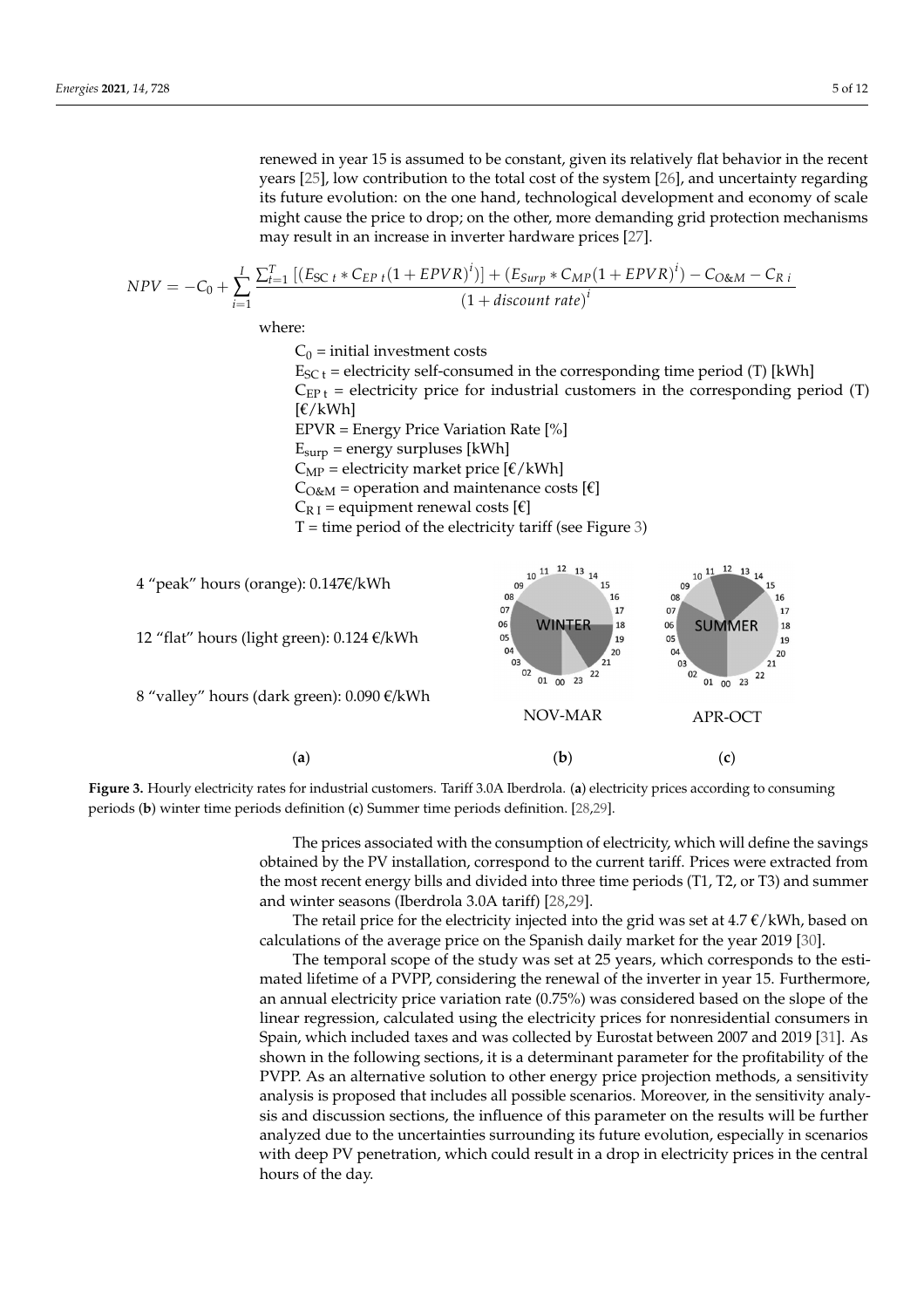An estimation of the installation costs was obtained from EVE (Energy Agency of the Basque Government) [32], which establishes three power ranges and their associated costs, reflecting the benefits of economies of scale (see Table 2). Maintenance and inverter costs were obtained using estimates provided by UNEF [33], and are presented in Table 3.

**Table 2.** PV installations reference costs [32].

| <b>Rated Power</b> | Reference Cost $E/Wp$ ] |
|--------------------|-------------------------|
| $<10$ kW           | 1.5                     |
| 10 kW–100 kW       | 0.9                     |
| 100 kW-1 MW        | 0.75                    |

**Table 3.** Economic parameters used for economic performance calculation.

| Parameter                                    | Value                         |
|----------------------------------------------|-------------------------------|
| Mean annual electricity price variation rate | $0.75\frac{\%}{\%}\$ [31]     |
| Interest rate                                | $7.1\frac{\%}{\%}$ [34]       |
| PV modules service life                      | 25 (years) [4]                |
| Inverter service life                        | $15$ (years)                  |
| Maintenance cost                             | $0.02 \text{ €}/Wp$ year [33] |
| Inverter cost                                | $0.2 \text{ €}/Wp$ [33]       |

In addition to the installation and operational costs, other aspects were also considered, including the annual variation in the price of electricity and interest rates. To evaluate the economic performance, the Internal Rate of Return (IRR) was chosen as the main indicator, considering 7.1% of the reasonable rate of return for renewable installations [34]. As can be seen throughout the article, variations in the price of electricity take on a special meaning when considering the final profitability of the installation, as they directly influence the savings generated. Given the uncertainty surrounding the evolution of that value, a sensitivity analysis was applied to evaluate the performance of the facility in multiple scenarios.

### **3. Results**

According to the methodology explained above, five possible cases for the PV installations in Okamika Industrial Park are presented. Three installations (in Halls P1B, P2, and P3) correspond to individual installations in each one of the buildings. The fourth installation corresponds to a joint installation for shared self-consumption with static factors, which is compliant with the current legislation that pre-establishes the property of the electricity to be produced, and as such, does not allow for an optimum distribution of self-produced electricity. Finally, the fifth case represents a joint installation for shared self-consumption with dynamic factors. These dynamic factors or dynamic distribution coefficients consider the instantaneous consumption of each building, and ensure that the energy produced is distributed among consumers, maximizing self-consumption and minimizing energy injection into the grid.

The results of the study allow us to determine the optimal dimensioning of a PV power plant in every case. When considering the economic profitability of the installations, there are three main factors that will determine the optimal size:

- First, the economy of scale will greatly affect the price of the installed kW by favoring larger installations.
- Second, larger installations will inevitably cause a greater surplus, which means substantially less income generated than that saved by self-consumption, therefore reducing the profitability per installed kW.
- Lastly, legislation limits the possibility of self-consuming the produced energy among the consumers connected to the same PV plant. This will affect profitability, as larger injections into the grid will reduce the income generated.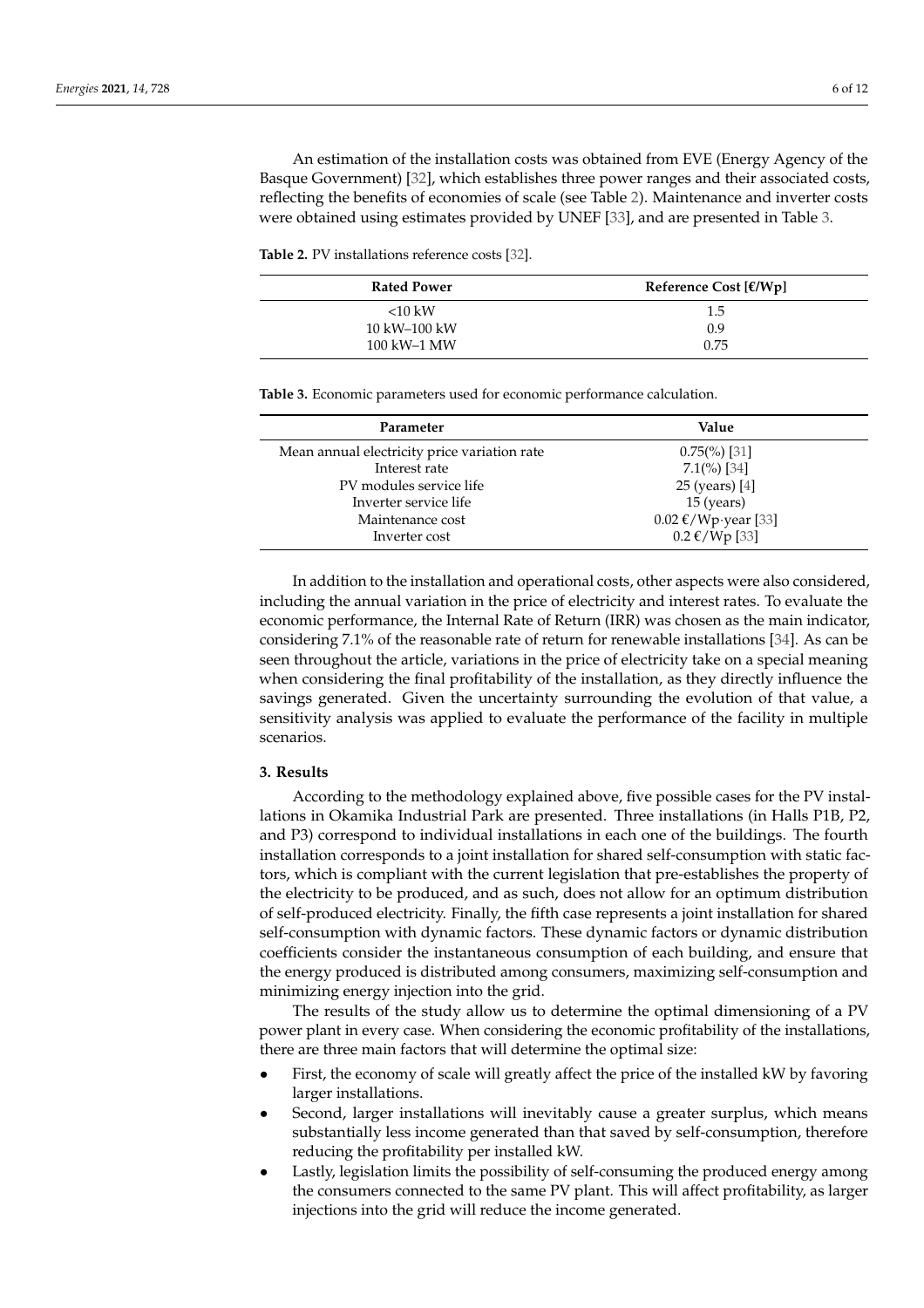The combination of these factors favor bigger installations, as long as it is possible to self-consume the produced energy. Once the installation begins to feed energy into the network, the profitability decreases progressively due to the lower value of the kWh sold in the network compared to the value of the energy saved. Figure 4 shows the results of the analysis of the five cases considered.



**Figure 4.** IRR of the PV production plant for each one of the five scenarios, according to the installed power [kW].

As shown in Figure 4 for the installation in Hall P1B, the profitability curve reaches its maximum between 100 kW and 200 kW. For those installed capacities, the costs of the installation per kW is lower than for smaller installations, and a high percentage of the produced kWh is still dedicated to self-consumption. For larger installed capacities, the profitability decreases progressively due to a greater amount of energy injected into the network that is rewarded at a lower price.

It can also be seen that Hall P3 shows a higher IRR (around 2 percentage points) than Hall P1B, despite having annual consumption values of the same order. This variation in profitability is directly related to the coupling of the production and consumption curve. As shown in Figure 2b, Hall 1B shows greater seasonal variability in its consumption, with a greater reduction in the summer period, thus not allowing a high rate of self-consumption when PV production is at maximum levels. This does not occur in Hall P3, which has similar electricity consumption for every month of the year. Another positive factor for the rising profitability of Hall P3 is that maximum consumption occurs around 12:00 p.m., facilitating the coupling of production and consumption, despite the fact that a relative minimum is reflected at 3:00 p.m.

The calculations made for Hall P2 show that the profitability of the installation does not reach the reasonable profitability threshold of 7.1% at any time. This is due to the low annual consumption values shown by the company for this installation, in which only small installations (<25 kW) with relatively high cost per kW installed ensure a percentage of self-consumption above 50%. In this case, larger installations would mainly be used for exporting electricity to the grid, which decreases the IRR.

In the case of shared self-consumption installations of the whole industrial complex, there are substantial economic benefits resulting from the economy of scale that can be observed.

In the case of a joint installation, applying static coefficients, the range of installation with a good profitability margin (IRR  $> 10\%$ ) extends above 1 MW installed capacity. If dynamic factors are applied, allowing for a distribution of the produced energy as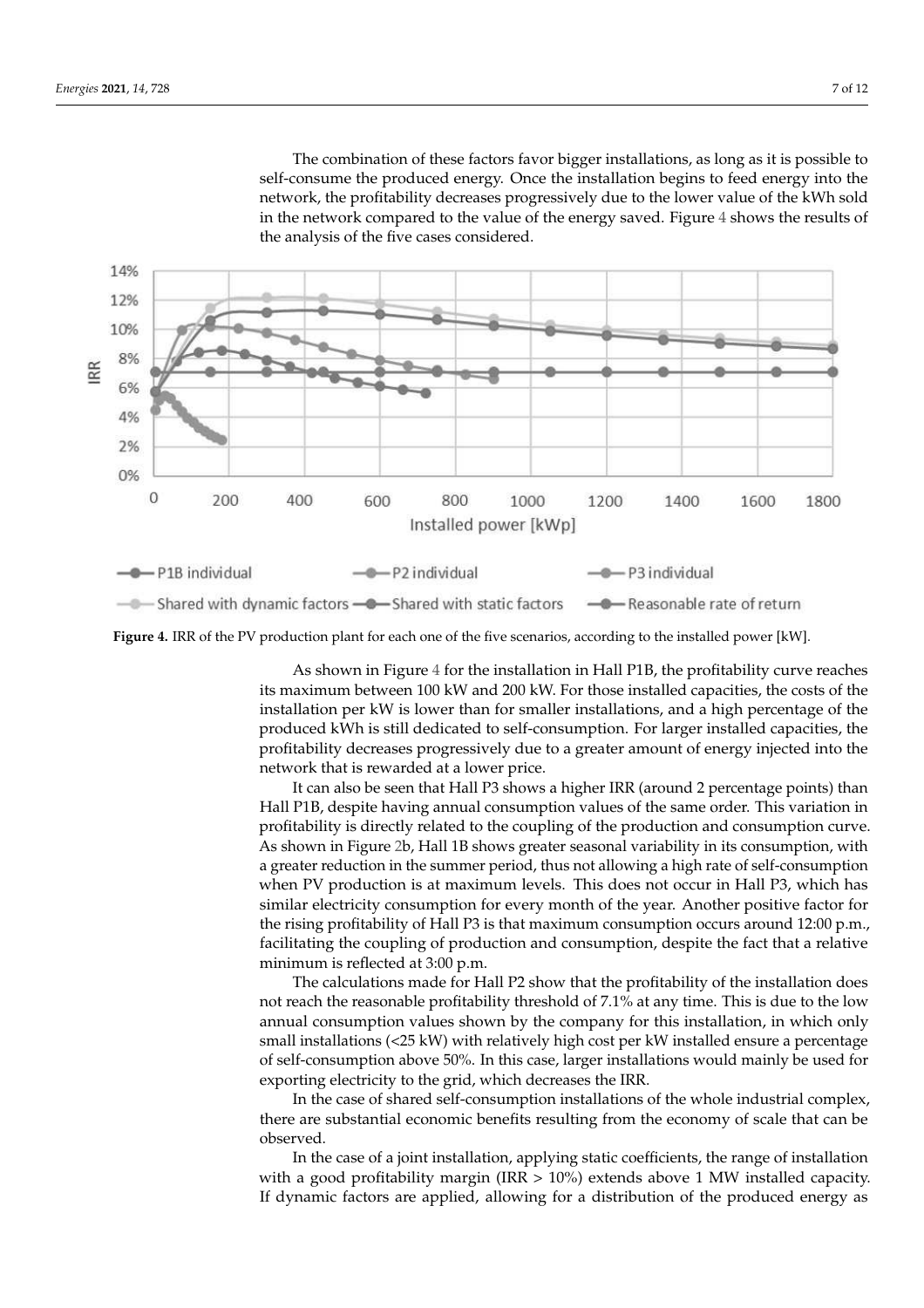needed by the different companies, the overall IRR of the installation would improve in approximately 1% of medium sized installations; this is the result of a greater percentage of energy being self-consumed, rather than injected into the grid. For larger installations, where more electricity is injected into the grid, either with static or dynamic factors, the profitability in both cases progressively diminishes and converges.

In Figure 5, an example of the energy balance between energy production and consumption is depicted in the case of a joint installation with static coefficients. Here, it can be seen that for a 200-kW installation, a large share of the electricity is self-consumed, and the IRR rate in this case is considered attractive at 10.9%. Larger installations have the benefit of economy of scale, but the share of self-consumption is reduced, and more energy is injected into the grid at a lower price. In this case, 450 kW corresponds to the highest IRR rate, as it adapts best to the energy consumption patterns of the industrial complex, while benefiting from some economy of scale.



Electricity demand - 750kW (IRR 9.33%) - 450 kW (IRR=11.27%)  $= 200$ kW(IRR=10.9%)

**Figure 5.** An example of energy balance over a week for different possible PV installed power, and the respective IRR in the case of static coefficients.

## **4. Sensitivity Analysis**

When performing the calculations, it was observed that the results were highly dependent on the variation rate of the electricity price. In fact, electricity prices in the future are highly uncertain and the introduction of renewable energy, demand variability, carbon pricing, and new technological developments could re-shape the electricity market [35]. These changes could mean, for example, the inversion of the energy production curve, and a consequent drop in the price of electricity on sunny days, which has already been observed in California [36]. The uncertainty surrounding this parameter could cause investors to lose trust in this type of installation, and demobilize their investments in distributed renewable energies that have very high decarbonization potential. Consequently, a sensitivity analysis that would include all probable scenarios in the future is proposed. This would make it possible to evaluate, under multiple scenarios, the economic performance of the facility. After this analysis is performed, it will be clear that even in the most pessimistic scenarios for self-consumption (lower price of grid electricity), if the installation is sized correctly, the profit margins would justify these investments.

In order to foster a better understanding of the results, only the figures for the two most profitable installations are shown.

Figure 6 shows the strong influence of electricity prices on profitability in the five case studies, with differences of up to 5 points in the calculated IRRs for specific PV installations. However, it is remarkable how shared self-consumption makes them more resilient to these changes, and it is possible to ensure an acceptable rate of return in even the most pessimistic scenarios (those in which the price of grid electricity decreases). Furthermore, it is also noteworthy that shared installations favor greater installed power, favoring the integration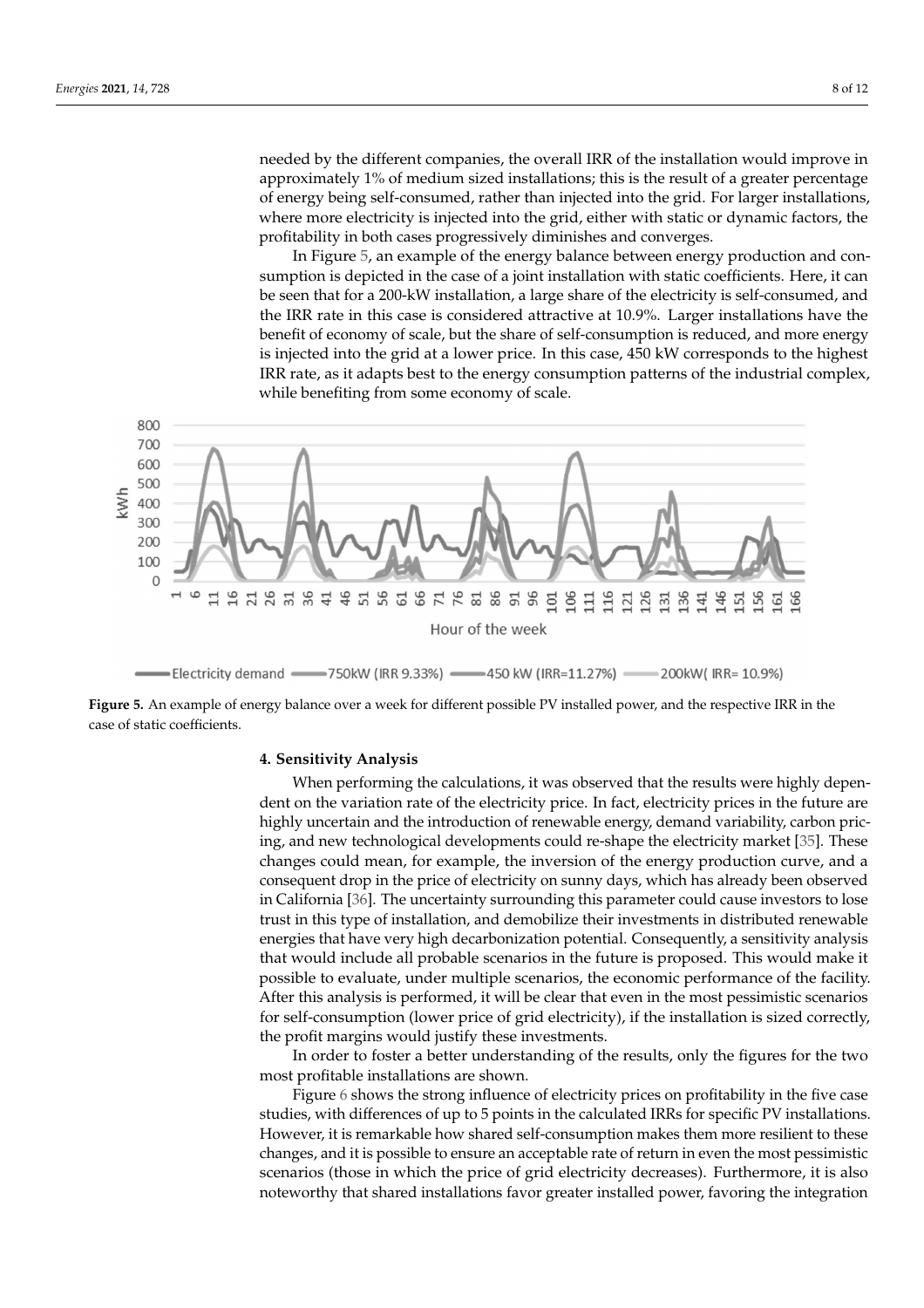of distributed renewable energy. Similar to Figure 4, Figure 6b shows how the solar installation in pavilion B has an IRR below 7.1% that is considered to be a reasonable return of investment. The sensitivity analysis result highlights the importance of performing a detailed analysis before investing in a self-consumption plant.



(**a**)



<sup>(</sup>**b**)

**Figure 6.** IRR as a function of energy price variation rate and installed power for a shared installation with dynamic (**a**) and static (**b**) coefficients. The yellow and green depict all the possible scenarios where the IRR is above the Reasonable Rate of Return for PV installations, marked by a red line. The situations where this minimum profitability threshold would not be achieved are shown in grey.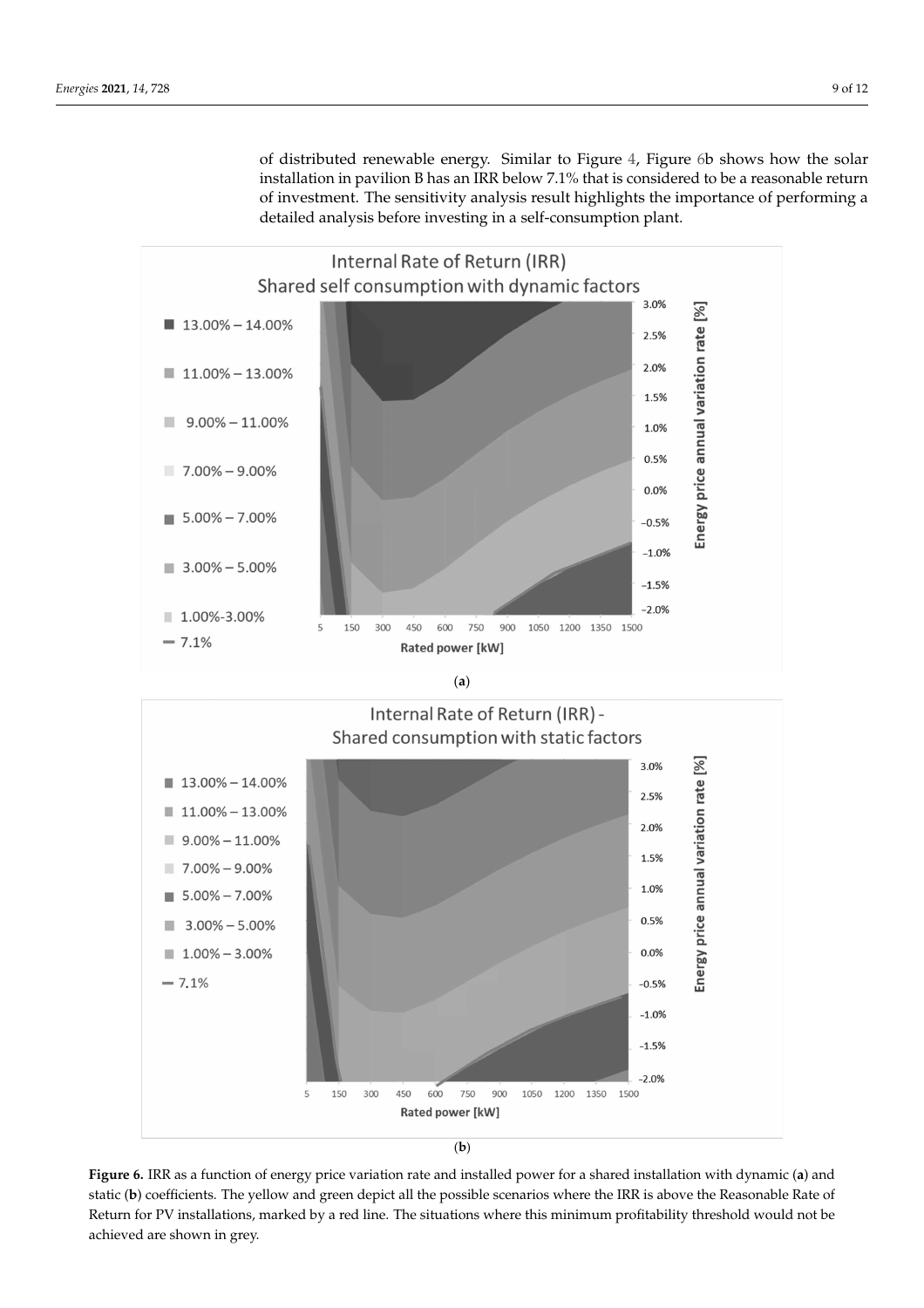## **5. Discussion and Conclusions**

This study presented an economic evaluation of PV installations for self-consumption in industrial facilities. In all cases analyzed, with the exception of the individual installation in P2, the IRRs were above what may be considered a reasonable rate of return for the investment. Installations were shown to reduce electricity bills, a key factor in ensuring their competitiveness. It has also been shown how a good sized installation, taking into account a correct coupling between production and consumption, and economy of scale, are determining aspects of the return on this type of investment, even in scenarios where the evolution of the price of electricity involves great uncertainty.

This study highlights the potential benefits of different companies in industrial parks sharing renewable energy facilities. The case studies that included a joint installation for shared self-consumption between companies clearly resulted in a better economic performance. This was due to both the economy of scale for larger installations and a better distribution of the produced energy between different users, maximizing self-consumption. The legislative framework in Spain, which currently applies static factors for distribution of shared-self consumption, is a barrier to further improving the economic performance of joint installations for shared self-consumption. Using dynamic factors, it has been shown that the profitability and installed capacity of joint installations would further increase.

In conclusion, this study has demonstrated that the economic performance of PV installations in industrial parks can be attractive, even in locations with very low solar radiation relative to the rest of Spain. The profitability is higher for joint installations for shared-self consumption and would be even higher if the legal framework would further facilitate the sharing of produced electricity between companies. Therefore, the integration of clean energy into the industrial sector offers an opportunity for sustainable investment, reduction of greenhouse gas emissions, and other socioeconomic benefits associated with the PV installations. The promotion of this type of installation could also be key to the viability of the sector, especially in times of economic crisis.

**Author Contributions:** J.P.: Formal analysis, investigation, writing—original draft preparation. P.H.: Conceptualization, formal analysis, writing—review and editing and supervision. Á.M.: Data curation, formal analysis and investigation. All authors have read and agreed to the published version of the manuscript.

**Funding:** The work described in this article was partially funded by S-PARCS project, European Union's Horizon 2020 research and innovation program under grant agreement Number 785134.

**Institutional Review Board Statement:** Not applicable.

**Informed Consent Statement:** Not applicable.

**Data Availability Statement:** 3rd party data. Restrictions apply to the availability of these data.

**Acknowledgments:** The work supporting this paper was funded by the EU project S-PARCS 'Envisioning and Testing New Models of Sustainable Energy Cooperation and Services in Industrial Parks' that received funding from the European Union's Horizon 2020 research and innovation programmes under grant agreement No. 785134. The analysis presented in this study was conducted thanks to the collaboration and the data facilitated by the enterprises in the industrial park of Okamika.

**Conflicts of Interest:** The authors declare no conflict of interest.

#### **References**

- 1. 'EUR-Lex-52020DC0102-EN-EUR-Lex'. Available online: https://eur-lex.europa.eu/legal-content/EN/TXT/?uri=CELEX: 52020DC0102 (accessed on 10 December 2020).
- 2. European Commission. 'National energy and climate plans (NECPs) | Energy'. 2020. Available online: https://ec.europa.eu/ energy/topics/energy-strategy/national-energy-climate-plans\_en (accessed on 19 October 2020).
- 3. IRENA. *Renewable Power Generation Costs in 2018*; International Renewable Energy Agency: Abu Dhabi, UAE, 2019; ISBN 978-92-9260-126-3.
- 4. Sagani, A.; Mihelis, J.; Dedoussis, V. Techno-economic analysis and life-cycle environmental impacts of small-scale buildingintegrated PV systems in Greece. *Energy Build.* **2017**, *139*, 277–290. [CrossRef]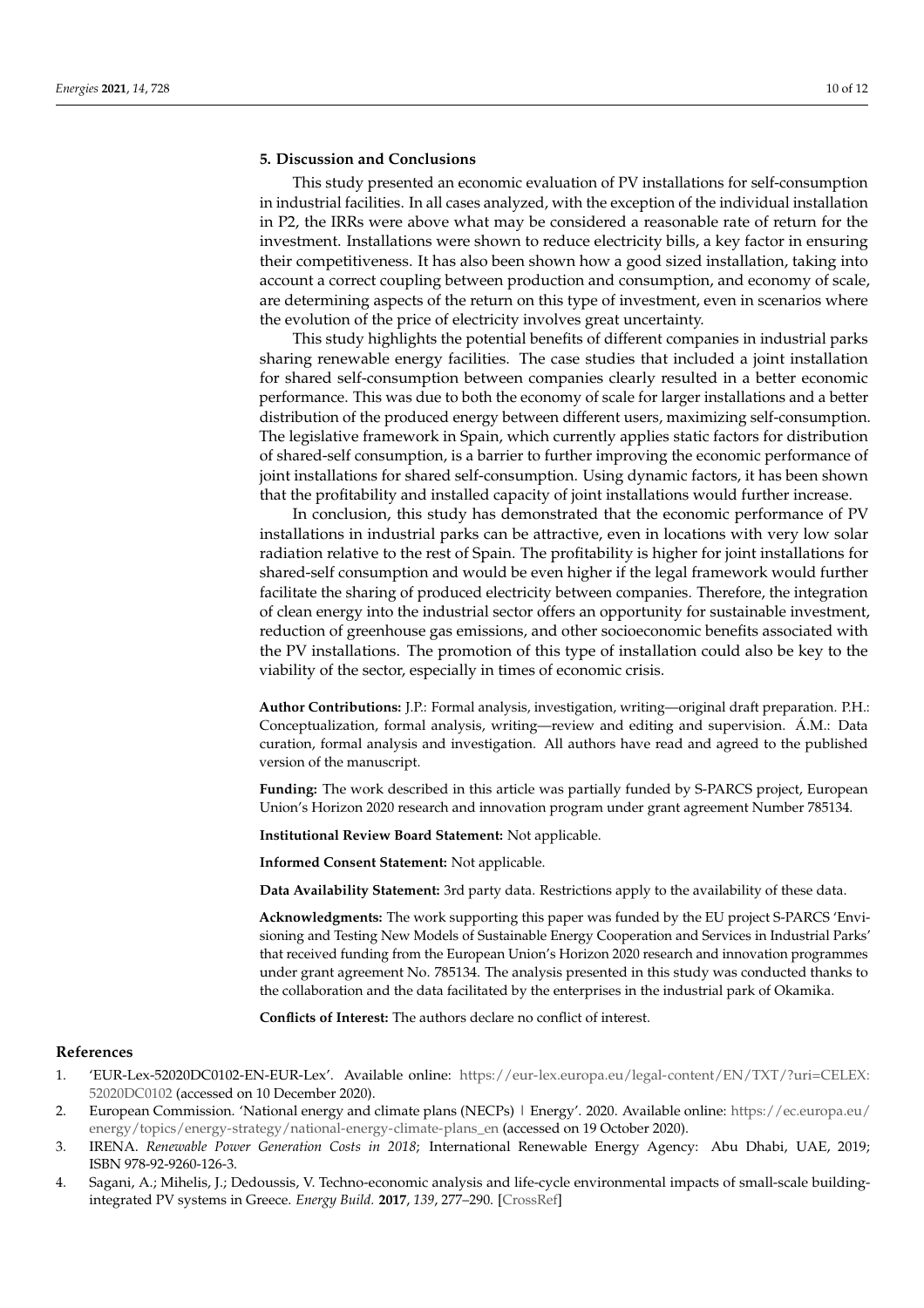- 5. Alshare, A.; Tashtoush, B.; Altarazi, S.; El-Khalil, H. Energy and economic analysis of a 5 MW photovoltaic system in northern Jordan. *Case Stud. Therm. Eng.* **2020**, *21*, 100722. [CrossRef]
- 6. Kriechbaum, M.; López Prol, J.; Posch, A. Looking back at the future: Dynamics of collective expectations about photovoltaic technology in Germany & Spain. *Technol. Forecast. Soc. Chang.* **2018**, *129*, 76–87.
- 7. Menéndez, J.; Loredo, J. Economic feasibility of developing large scale solar photovoltaic power plants in Spain. *E3S Web Conf.* **2019**, *122*, 3–7. [CrossRef]
- 8. Ministerio para la Transición Ecológica. *Real Decreto 244/2019, de 5 de Abril, Por el Que se Regulan Las Condiciones Administrativas, Técnicas y Económicas del Autoconsumo de Energía Eléctrica*; Ministerio para la Transición Ecológica: Madrid, Spain, 2018.
- 9. Escobar, P.; Martínez, E.; Saenz-Díez, J.C.; Jiménez, E.; Blanco, J. Profitability of self-consumption solar PV system in Spanish households: A perspective based on European regulations. *Renew. Energy* **2020**, *160*, 746–755. [CrossRef]
- 10. López Prol, J.; Steininger, K.W. Photovoltaic self-consumption is now profitable in Spain: Effects of the new regulation on prosumers' internal rate of return. *Energy Policy* **2020**, *146*. [CrossRef]
- 11. Rosales-Asensio, E.; de Simón-Martín, M.; Borge-Diez, D.; Pérez-Hoyos, A.; Comenar Santos, A. An expert judgement approach to determine measures to remove institutional barriers and economic non-market failures that restrict photovoltaic self-consumption deployment in Spain. *Sol. Energy* **2019**, *180*, 307–323. [CrossRef]
- 12. Calpa, M.; Castillo-Cagigal, M.; Matallanas, E.; Caamaño-Martín, E.; Gutiérrez, Á. Effects of Large-scale PV Self-consumption on the Aggregated Consumption. *Procedia Comput. Sci.* **2016**, *83*, 816–823. [CrossRef]
- 13. Unión Española Fotovoltaica El sector fotovoltaico. Informe anual UNEF 2020. *Unef.Es* **2020**.
- 14. Gürtürk, M. Economic feasibility of solar power plants based on PV module with levelized cost analysis. *Energy* **2019**, *171*, 866–878. [CrossRef]
- 15. Veríssimo, P.H.A.; Campos, R.A.; Guarnieri, M.V.; Veríssimo, J.P.A.; do Nascimento, L.R.; Rüther, R. Area and LCOE considerations in utility-scale, single-axis tracking PV power plant topology optimization. *Sol. Energy* **2020**, *211*, 433–445. [CrossRef]
- 16. Martín-Martínez, S.; Cañas-Carretón, M.; Honrubia-Escribano, A.; Gómez-Lázaro, E. Performance evaluation of large solar photovoltaic power plants in Spain. *Energy Convers. Manag.* **2019**, *183*, 515–528. [CrossRef]
- 17. Yadav, S.K.; Bajpai, U. Performance evaluation of a rooftop solar photovoltaic power plant in Northern India. *Energy Sustain. Dev.* **2018**, *43*, 130–138. [CrossRef]
- 18. Sprilur. 'Polígono Industrial Okamika—Gizaburuaga'. Available online: https://sprilur.spri.eus/es/poligono/poligonoindustrial-okamika-gizaburuaga/ (accessed on 19 October 2020).
- 19. UNE. Energy performance of buildings. Method for calculation of system requirements and system efficiencies. Part 4-3:heat generation systems, thermal solar and photovoltaic systems. Module M3-8-3. M8-8-8-3, M11-8-3. 2017. Available online: https://standards.iteh.ai/catalog/standards/cen/ad14c00b-abfd-419e-84cd-0c6775599df0/en-15316-4-3-2017 (accessed on 30 January 2021).
- 20. Institute for Energy and Transport and Joint Research Centre, JRC's Directorate C, Energy, Transport and Climate—PVGIS— European Commission. Available online: http://re.jrc.ec.europa.eu/pvgis/ (accessed on 19 July 2018).
- 21. ZYTECH Solar. 'ZT Series Monocrystalline 260S/265S/270S'. Available online: https://cdn.enfsolar.com/Product/pdf/ Crystalline/5a24a9dd3edd0.pdf (accessed on 30 January 2021).
- 22. Data Sources and Calculation Methods | EU Science Hub. Available online: https://ec.europa.eu/jrc/en/PVGIS/docs/methods (accessed on 23 October 2020).
- 23. Schneider electric. 'Xantrex—Inversor Solar Para Conexión a la Redgt 3.8SP—3.3 kW AC—19A. Ficha de producto'. Volume 07, pp. 21–22. Available online: https://www.technosun.com/descargas/SCHNEIDER-GT3.8SP-ficha-ES.pdf (accessed on 30 January 2021).
- 24. Comite Europeen de Normalisation. 'Energy Performance of Buildings—Economic Evaluation Procedure for Energy Systems in Buildings—Part 2: Explanation and Justification of EN 15459-1, Module M1-M14'. Available online: https://standards.iteh.ai/ catalog/standards/cen/e14ad470-db46-4a43-bb1f-5bf2dab34cc7/cen-tr-15459-2-2017 (accessed on 30 January 2021).
- 25. Margolis, R.; Feldman, D.; Boff, D. Solar Industry Update. *Natl. Renew. Energy Lab.* **2018**, 1–83.
- 26. Jäger-Waldau, A. *PV Status Report 2019, EUR 29938 EN*; Publications Office of the European Union: Luxembourg, 2019; ISBN 978-92-76-12608-9. JRC118058. [CrossRef]
- 27. Lin, Y.; Eto, J.H.; Johnson, B.B.; Flicker, J.D.; Lasseter, R.H.; Villegas Pico, H.N.; Seo, G.S.; Pierre, B.J.; Ellis, A. *Research Roadmap on Grid-Forming Inverters*; National Renewable Energy Laboratory: Golden, CO, USA, 2020; NREL/TP-5D00-73476. Available online: https://www.nrel.gov/docs/fy21osti/73476.pdf (accessed on 30 January 2021).
- 28. IBERDROLA. 'Plan 3.0 para negocios'. Available online: https://www.iberdrola.es/negocios/luz/plan-30 (accessed on 19 October 2020).
- 29. Conde, J.R. *Guía Práctica Para la Interpretación y Aplicación de las Tarifas Eléctricas*; Ediciones Díaz de Santos: Madrid, Spain, 2008; ISBN 9788479788896.
- 30. 'Análisis|ESIOS Electricidad Datos Transparencia'. Available online: https://www.esios.ree.es/es/analisis/10211?vis=1&start\_ date=01-01-2019T00%3A00&end\_date=31-12-2019T23%3A00&compare\_start\_date=31-12-2018T00%3A00&groupby=hour& compare\_indicators=805,806,807,808,809,810,811,812,813,814,815,816,1277,1286,1368 (accessed on 19 October 2020).
- 31. European Commission. Eurostat. Available online: http://ec.europa.eu/eurostat (accessed on 23 July 2018).